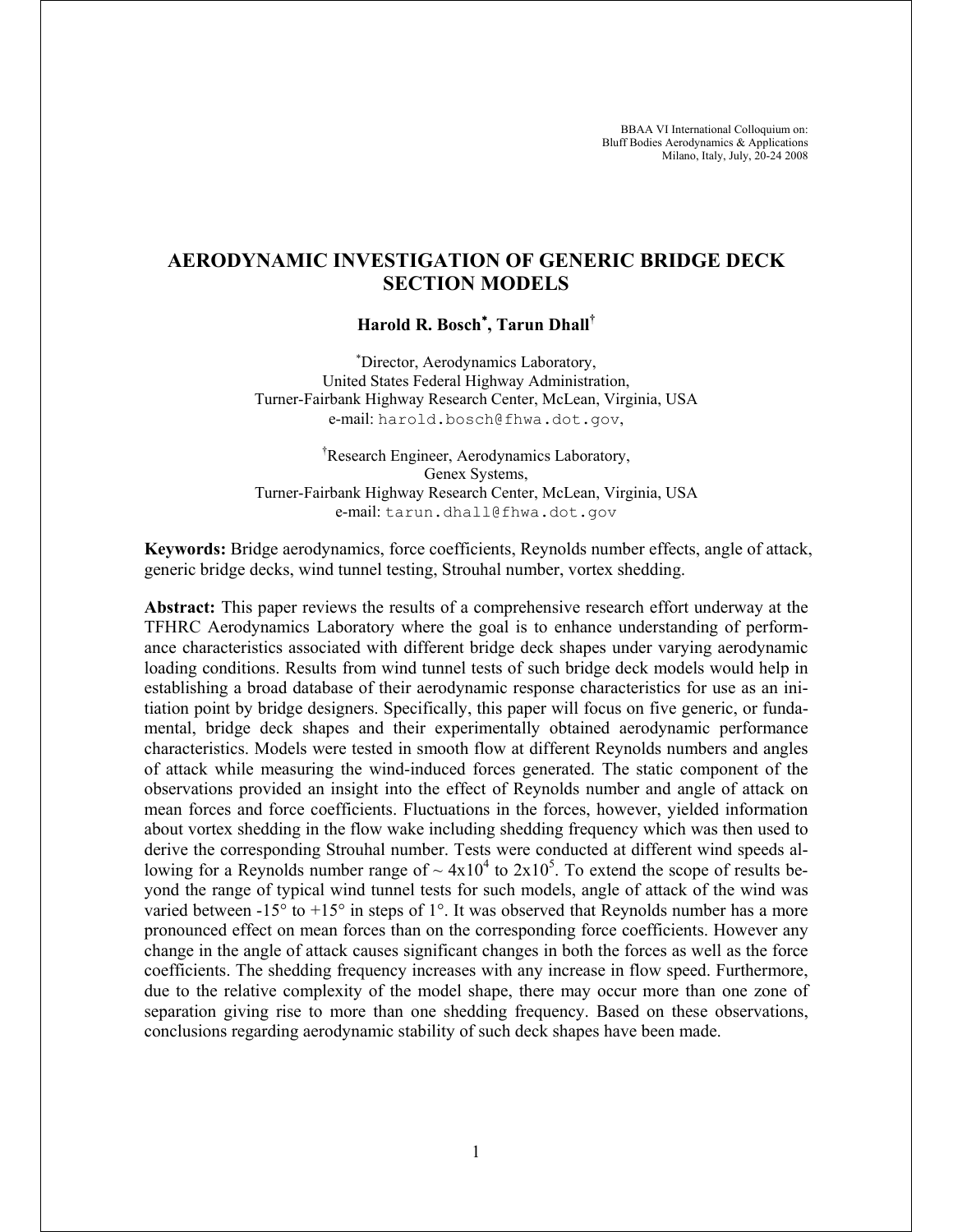### **1 INTRODUCTION**

In order to evaluate aerodynamic performance characteristics of any particular bridge deck shape, wind tunnel tests on an equivalent model are typically carried out in varying simulated wind conditions. However, for practical reasons such wind tunnel tests are often carried out for a limited range of parameters which results in an uncertainty related to the extrapolation of results. In order to address this issue and hence establish a comprehensive database of broad-ranged bridge deck performance characteristics, the Aerodynamics Laboratory at FHWA's Turner-Fairbank Highway Research Center has undertaken a research effort to study and catalog the aerodynamic behavior of many existing detailed as well as several simplified generic bridge deck models. This extended abstract deals with a subset of the complete research study and presents results and analysis of tests conducted on five generic bridge deck shapes. Specifically, the impact of change in flow conditions on forces, force coefficients and on the phenomenon of vortex shedding is briefly discussed.

#### **2 EXPERIMENTAL APPROACH**

 Wind tunnel tests of all these models were carried out at a Reynolds number range spanning  $4x10^4$  to  $2x10^5$  with the angle of attack varying between -15° to +15°. Geometric details of the five generic bridge deck cross-sections are shown in Fig. (1). Principal dimensions of all the models, namely length (L), width (B) and depth (D) were kept constant at 60 in., 15 in. and 2.125 in. respectively. End plates were employed to insure two-dimensional flow near the ends of the model.



Figure 1: Generic bridge deck cross-sections.

To the extent possible, every model was tested for the same set of wind speeds and angles of attack. Aerodynamic forces, namely lift, drag and pitching moment were recorded using a dual force balance. These measurements were used to compute the mean and rms forces, force coefficients and Strouhal number.

#### **3 RESULTS AND OBSERVATIONS**

Results have been presented in the form of surface plots showing the variation of these physical quantities simultaneously with both wind speed (Reynolds number) and angle of attack. Although analysis was carried out for all the models, this extended abstract presents the results for only a few models as a sample representation.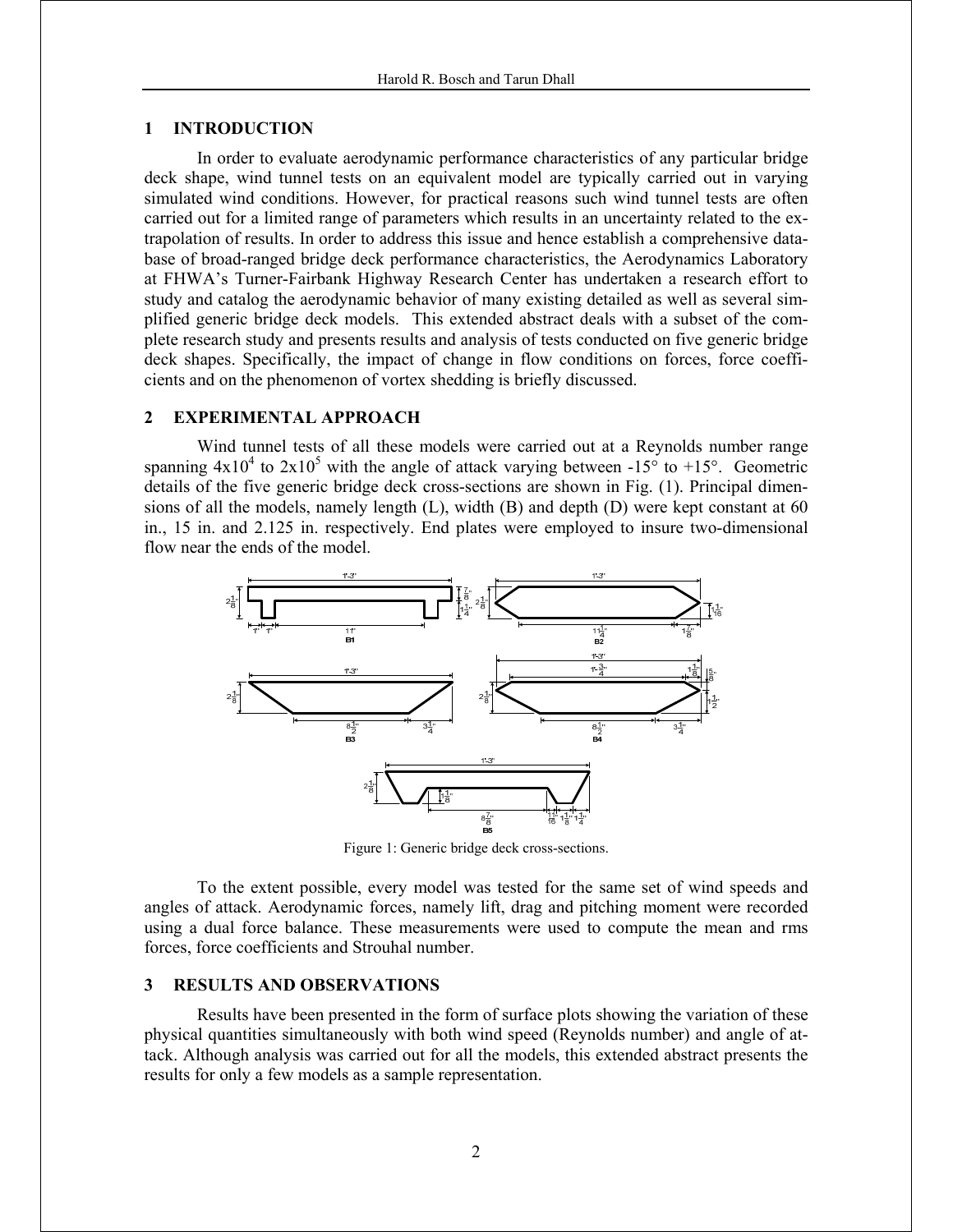*Mean Aerodynamic Forces*: Dependence of all the three mean aerodynamic forces on both angle of attack and Reynolds number can be clearly observed from Fig. (2). Except for minor variations, overall trends for each force component remain similar for all the models.



Figure 2: Mean Aerodynamic Forces, Model B1, (a) Lift, (b) Drag, (c) Pitching Moment

*RMS Force Fluctuations:* These plots (see Fig. (3)) are used to identify the flow regime where the model exhibits greatest sensitivity or susceptibility towards structural instability. In general, RMS force values from the three forces point towards the same general flow characteristics which may possibly lead to model instability.



Figure 3: RMS Pitching Moment, Model B3

*Force Coefficients*: These values for all the models were observed to be essentially independent of wind speed or the Reynolds number. However, a distinct variation with angle of attack could clearly be observed. This variation was used as a basis of ascertaining the model's tendency towards galloping and autorotation by evaluating the sign of the criteria  $\left({\partial C_L}/{\partial \alpha}\right)_{\alpha}$  +*C<sub>D</sub>* and  $\left({\partial C_M}/{\partial \alpha}\right)_{\alpha}$ . Positive sign in both the cases indicates stability and the values of these expressions provide a measure of stability or instability.

As shown in Fig. (4), in case of model B1 the slope of the  $C_L$  plot and the value of  $C_D$ at  $0^{\circ}$  are both positive implying stability of the model against galloping in the bending mode. However, the C<sub>M</sub> plot changes its slope from positive to negative while going through  $0^{\circ}$ which indicates that the model has a tendency to develop autorotation in torsional mode at positive wind angles. Using the same stability criteria, conclusions have been drawn for the other models as well.



Figure 4: Force Coefficients, Model B1, (a) Lift, (b) Drag, (c) Pitching Moment